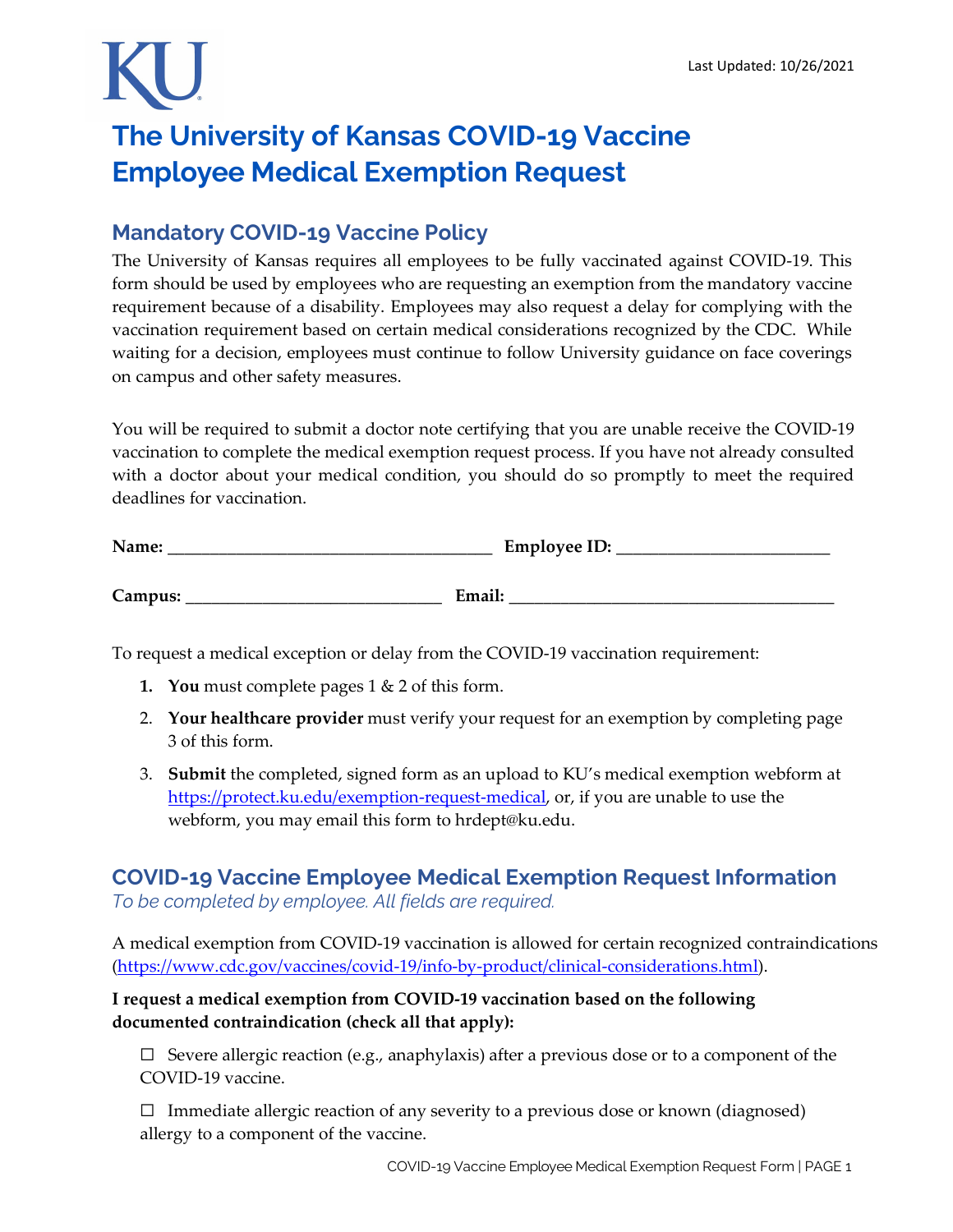

Which ingredient caused an allergic reaction? \_\_\_\_\_\_\_\_\_\_\_\_\_\_\_\_\_\_\_\_\_\_\_\_\_\_\_\_\_\_\_\_\_\_

What was the reaction?

Vaccine Ingredients can be found on the CDC webpage at: [https://www.cdc.gov/vaccines/covid-](https://www.cdc.gov/vaccines/covid-19/info-by-product/clinical-considerations.html#Appendix-C)[19/info-by-product/clinical-considerations.html#Appendix-C](https://www.cdc.gov/vaccines/covid-19/info-by-product/clinical-considerations.html#Appendix-C)

\_\_\_\_\_\_\_\_\_\_\_\_\_\_\_\_\_\_\_\_\_\_\_\_\_\_\_\_\_\_\_\_\_\_\_\_\_\_\_\_\_\_\_\_\_\_\_\_\_\_\_\_\_\_\_\_\_\_\_\_\_\_\_\_\_\_\_\_\_\_\_\_\_\_\_\_\_\_\_\_\_\_\_\_\_

\_\_\_\_\_\_\_\_\_\_\_\_\_\_\_\_\_\_\_\_\_\_\_\_\_\_\_\_\_\_\_\_\_\_\_\_\_\_\_\_\_\_\_\_\_\_\_\_\_\_\_\_\_\_\_\_\_\_\_\_\_\_\_\_\_\_\_\_\_\_\_\_\_\_\_\_\_\_\_\_\_\_\_\_\_

**Which brand of the COVID-19 vaccine is contraindicated and why?** \_\_\_\_\_\_\_\_\_\_\_\_\_\_\_\_\_\_\_\_\_\_\_\_

#### **How long will the medical contraindication last?** \_\_\_\_\_\_\_\_\_\_\_\_\_\_\_\_\_\_\_\_\_\_\_\_\_\_\_\_\_\_\_\_\_\_\_\_\_\_\_\_\_

 $\Box$  Other contraindication or medical condition – Please explain in detail the other contraindication or specific medical condition justifying an exemption or delay.

Examples of reasons NOT considered for other contraindication or specifical medical condition include but are not limited to:

- History of severe allergic reactions to foods, oral medications, latex, pets, insects, or environmental triggers
- History of immunocompromising conditions or medications, which may make the vaccine less effective
- A general history of vaccine side effects or general avoidance of vaccines

Please provide/attach any additional information or documentation that may be helpful in processing your medical exemption request. The exemption committee may request additional information or documents as needed to process your request.

By signing this Medical Exemption Request, the employee attests that they have the contraindication or other medical condition described above and verifies the truth and accuracy of the statements in this request form.

**Employee Signature:** \_\_\_\_\_\_\_\_\_\_\_\_\_\_\_\_\_

Date: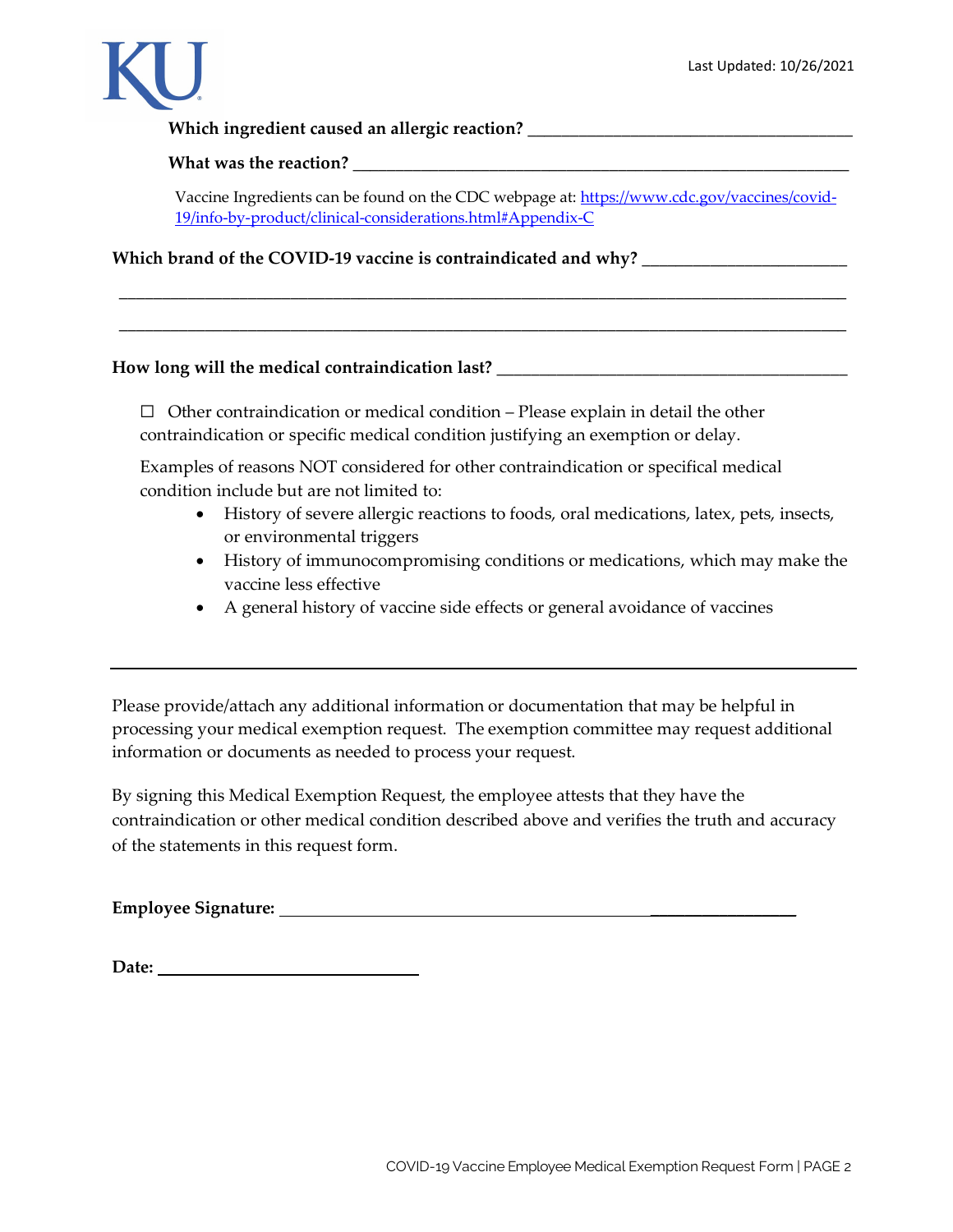

## **Medical Exemption Verification Form**

*To be completed by your healthcare provider.*

#### **When submitting this verification form to your healthcare provider, please also provide them a copy of your completed "COVID-19 Vaccine Employee Medical Exemption Request."**

## **ATTESTATION**

I certify that I have reviewed the request for a Medical Exemption from receiving the COVID-19 Vaccine completed by \_\_\_\_\_\_\_\_\_\_\_\_\_\_\_\_\_\_\_\_\_\_\_\_\_\_\_\_\_\_\_\_\_\_\_\_\_\_\_ [KU Employee name],

I am a physician (MD or DO) licensed to practice medicine in a jurisdiction of the United States or an advanced practice nurse licensed in a jurisdiction of the United States.

By signing below, I affirm that I have reviewed the current CDC Contraindications and affirm that the employee's stated contraindication is enumerated by the CDC and consistent with established national standards for vaccination practices.

|  |                                        |  | Date: |  |
|--|----------------------------------------|--|-------|--|
|  | (Note: Signature Stamp Not Acceptable) |  |       |  |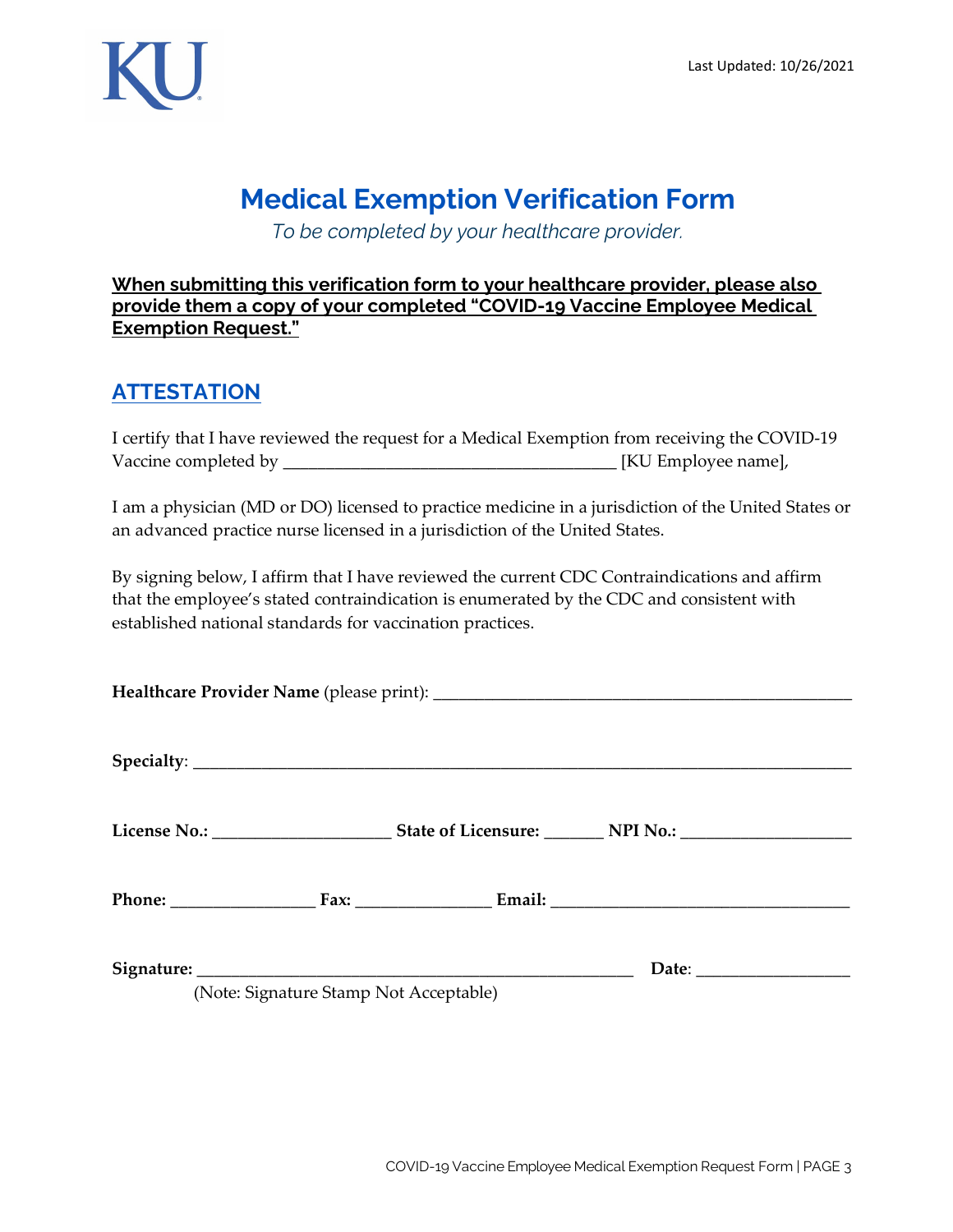# **The University of Kansas COVID-19 Vaccine Employee Religious Belief Exemption Request**

The University of Kansas requires all employees to be fully vaccinated against COVID-19. This form should be used by employees who are requesting an exemption from the mandatory vaccine requirement because of a sincerely held religious belief, practice, or observance that conflicts with the vaccine requirement. While waiting for an exemption decision, employees must continue to follow University guidance on face coverings on campus and other safety measures. To be eligible for a possible exemption, an employee must first establish that the employee's refusal to be vaccinated is based upon a sincere belief that is religious in nature. A refusal to be vaccinated does not qualify for an exception if it is based upon personal preference, concerns about the possible effects of the vaccine, or political opinions.

| Name:   | Employee ID: |
|---------|--------------|
|         |              |
| Campus: | Email:       |

1. Please describe the nature and tenets of your sincerely held religious belief, practice, or observance that is the basis for your request for a religious exemption/accommodation to the University's COVID-19 vaccination requirement.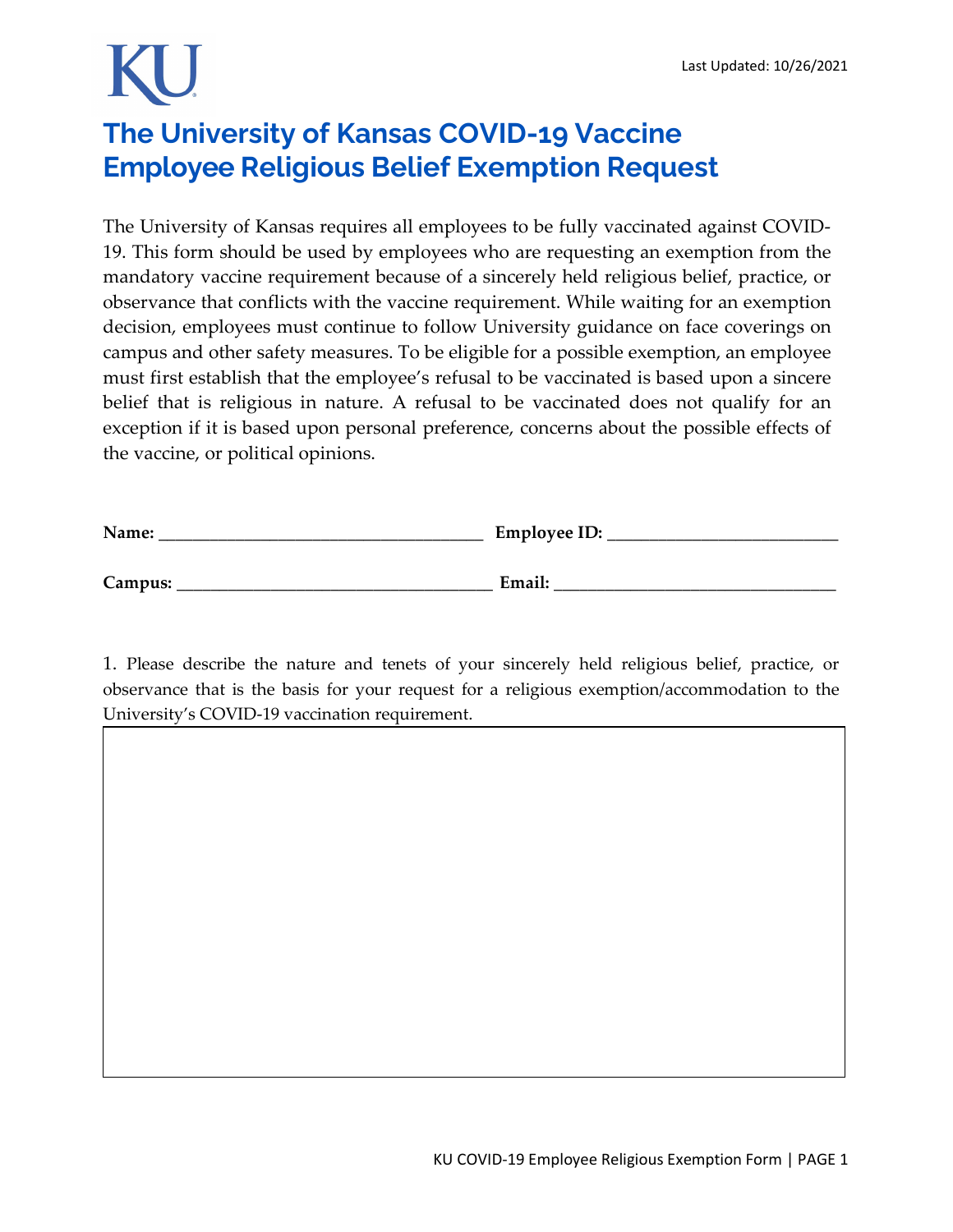

2. Would complying with the COVID-19 vaccination requirement substantially burden your religious exercise? If so, please explain how.

3. How long have you held the above religious belief, practice, or observance?

4. Please describe whether, as an adult, you have received any vaccines against any other diseases.

5. If you do not have a religious objection to the use of all vaccines, please explain why your objection is limited to particular vaccines.